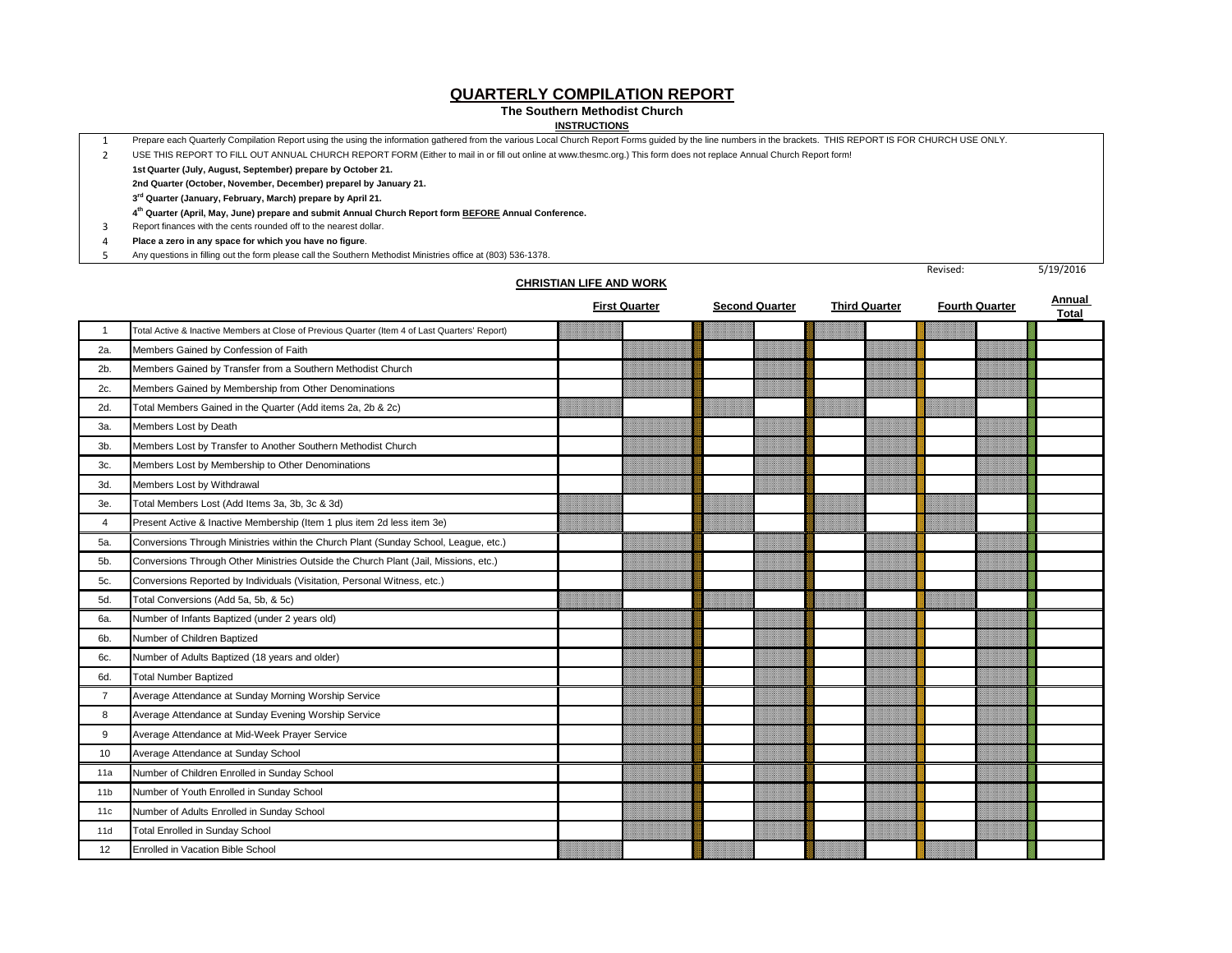| 13 | <b>Total Enrollment in Epworth League</b>                                             |                                                                                                                                                |  |  |                                                 |  |
|----|---------------------------------------------------------------------------------------|------------------------------------------------------------------------------------------------------------------------------------------------|--|--|-------------------------------------------------|--|
| 14 | Enrolled in Cartwright Men's Fellowship                                               |                                                                                                                                                |  |  |                                                 |  |
| 15 | <b>Total Enrollment in Missionary Societies</b>                                       |                                                                                                                                                |  |  |                                                 |  |
| 16 | Number Attending Southern Methodist College                                           |                                                                                                                                                |  |  |                                                 |  |
| 17 | Number of Southern Methodist Subscriptions                                            |                                                                                                                                                |  |  |                                                 |  |
|    | <b>FINANCES</b>                                                                       |                                                                                                                                                |  |  |                                                 |  |
|    | <b>Local Giving</b>                                                                   |                                                                                                                                                |  |  |                                                 |  |
| 18 | Contributions to Southern Methodist College                                           |                                                                                                                                                |  |  |                                                 |  |
| 19 | Contributions to Southern Methodist Foreign Missions                                  |                                                                                                                                                |  |  |                                                 |  |
| 20 | Contributions to Southern Methodist Home Missions and Evangelism                      |                                                                                                                                                |  |  |                                                 |  |
| 21 | Contributions to Other Missionary Projects (Orphanages, Camps, etc.)                  |                                                                                                                                                |  |  |                                                 |  |
| 22 | Total (Add Lines 18, 19, 20 & 21)                                                     |                                                                                                                                                |  |  |                                                 |  |
|    | <b>Local Income</b>                                                                   |                                                                                                                                                |  |  |                                                 |  |
| 23 | Received for Local Operations and Ministries                                          |                                                                                                                                                |  |  |                                                 |  |
|    | <b>Local Expenditures</b>                                                             |                                                                                                                                                |  |  |                                                 |  |
| 24 | Minister's Base Salary (Excluding Housing Allowance and Benefits)                     |                                                                                                                                                |  |  |                                                 |  |
| 25 | Minister's Housing Allowance                                                          |                                                                                                                                                |  |  |                                                 |  |
| 26 | Fringe Benefits (Insurance, Utilities, Travel, etc.)                                  |                                                                                                                                                |  |  |                                                 |  |
| 27 | Total Support of Minister (Add Lines 24, 25 & 26)                                     |                                                                                                                                                |  |  |                                                 |  |
| 28 | Paid on Buildings and Improvements (Church Plant, Parsonage and other)                |                                                                                                                                                |  |  |                                                 |  |
| 29 | Paid to Southern Methodist Retirement Program (Church Contribution - 6%)              |                                                                                                                                                |  |  |                                                 |  |
| 30 | Paid to Conference Askings (Is this amount 10% or > of Line 23? □ Yes; □ No)          |                                                                                                                                                |  |  |                                                 |  |
| 31 | Misc. Expenditures (All Other Expenses)                                               |                                                                                                                                                |  |  |                                                 |  |
| 32 | Total for Building, Retirement, Askings and Misc. Expense (Add Lines 28, 29, 30 & 31) |                                                                                                                                                |  |  |                                                 |  |
| 33 | Total Local Expenditures (Add Items 27 & 32)                                          |                                                                                                                                                |  |  |                                                 |  |
|    | <b>LOCAL CHURCH PROPERTY</b>                                                          |                                                                                                                                                |  |  |                                                 |  |
| 34 | Value of Church Plant                                                                 |                                                                                                                                                |  |  |                                                 |  |
| 35 | Value of Parsonage<br>□ Check If No Parsonage                                         |                                                                                                                                                |  |  |                                                 |  |
| 36 | Value of Other Local Church Property<br>□ Check If No Additional Property             |                                                                                                                                                |  |  |                                                 |  |
| 37 | Total Value of Local Church Property (Add Lines 35, 36 & 37)                          |                                                                                                                                                |  |  |                                                 |  |
| 38 | Total Indebtedness on Local Church Property                                           |                                                                                                                                                |  |  |                                                 |  |
| 39 | Total Insurance Coverage (All Property)                                               |                                                                                                                                                |  |  |                                                 |  |
| 40 | Total Paid in Insurance Premium (All Property)                                        |                                                                                                                                                |  |  |                                                 |  |
|    |                                                                                       | Askings shall be defined as a method for funding the operation of the<br>General Conference based on a tithe (10%) of the total income that is |  |  | Auxiliaries of The Southern<br>Methodist Church |  |

**Church: Church: Church: Church: Church: Church: Church: Church: Church: Church: Church: Church: Church: Church: Church: Church: Church: Church: Church: Church: Church: Church: C** 

**Pastor:** 

*General Conference based on a tithe (10%) of the total income that is given for local operational use in the church. Some examples of local operational use include any support for the pastor, utilities, maintenance and repairs of facilities, church supplies, literature, books, etc. Funds given for Southern Methodist College, any foreign or home missions, or any other entity whereby the local church only forwards funds to the designated entity, shall be exempt from Askings.*

*Methodist Church (Woman's Missionary Society, Cartwright Men's Fellowship and Epworth League) are exempt from Askings.*

 **Conference Secretary:**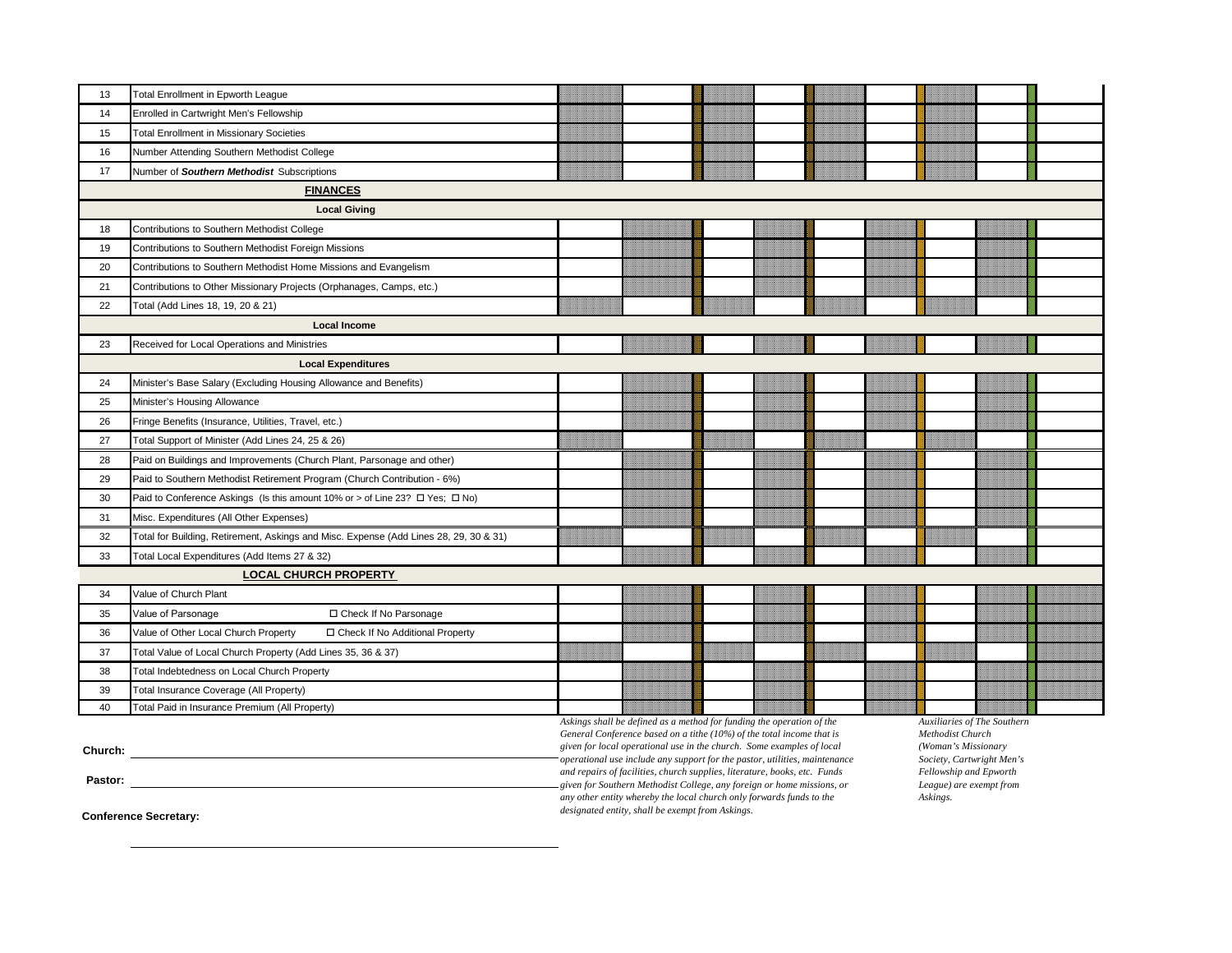## **THE LOCAL CHURCH REPORT FORM LCR #881 THE REPORT OF THE CHURCH SECRETARY**

Revised: 2/10/2016

|    |                  |                                                                          | 1st Quarter | 2nd Quarter | 3rd Quarter | 4th Quarter | <b>Total</b> for |
|----|------------------|--------------------------------------------------------------------------|-------------|-------------|-------------|-------------|------------------|
|    | <b>QUESTIONS</b> |                                                                          |             |             |             |             | Year             |
|    | (1)              | Total Active & Inactive Members At the Close Of Last Report - Item 11    |             |             |             |             |                  |
| 2  | (2a.)            | Members Gained By Confession of Faith                                    |             |             |             |             |                  |
| 3  | (2b)             | Members Gained By Transfer From Other Southern Methodist Churches        |             |             |             |             |                  |
| 4  | (2c.)            | Members Gained By Membership From Other Denominations                    |             |             |             |             |                  |
| 5  | (2d.)            | Total Members Gained (Add Items 2, 3 and 4)                              |             |             |             |             |                  |
| 6  | (3a.)            | Members Lost By Death                                                    |             |             |             |             |                  |
| 7  | (3b.)            | Members Lost By Transfer To Other Southern Methodist Churches            |             |             |             |             |                  |
| 8  | (3c.)            | Members Lost By Membership To Other Denominations                        |             |             |             |             |                  |
| 9  | (3d.)            | Members Lost By Withdrawing                                              |             |             |             |             |                  |
| 10 | (3e.)            | Total Members Lost (Add Items 6, 7, 8 and 9)                             |             |             |             |             |                  |
| 11 | (4)              | Present Membership (Item 1 plus Item 5, less Item 10)                    |             |             |             |             |                  |
| 12 | (5a.)            | Conversions Through Sunday School, Church Service, VBS & Prayer Meeting  |             |             |             |             |                  |
| 13 | (5b.)            | Conversions Through Other Ministries (Jail, Missions, Etc.)              |             |             |             |             |                  |
| 14 | (5c.)            | Conversions Reported By Individuals (Visitation, Personal Witness, Etc.) |             |             |             |             |                  |
| 15 | (6a.)            | Number of Children Baptized.                                             |             |             |             |             |                  |
| 16 | (6b.)            | Number of Adults Baptized.                                               |             |             |             |             |                  |
| 17 | (6c.)            | <b>Total Number Baptized</b>                                             |             |             |             |             |                  |
| 18 | (7)              | Average Attendance At Sunday Morning Worship                             |             |             |             |             |                  |
| 19 | (8)              | Average Attendance At Sunday Evening Worship                             |             |             |             |             |                  |
| 20 | (9)              | Average Attendance At Prayer Meeting                                     |             |             |             |             |                  |
| 21 | (16)             | Number Attending Southern Methodist College                              |             |             |             |             |                  |
| 22 | (17)             | Number Of Southern Methodist Subscriptions                               |             |             |             |             |                  |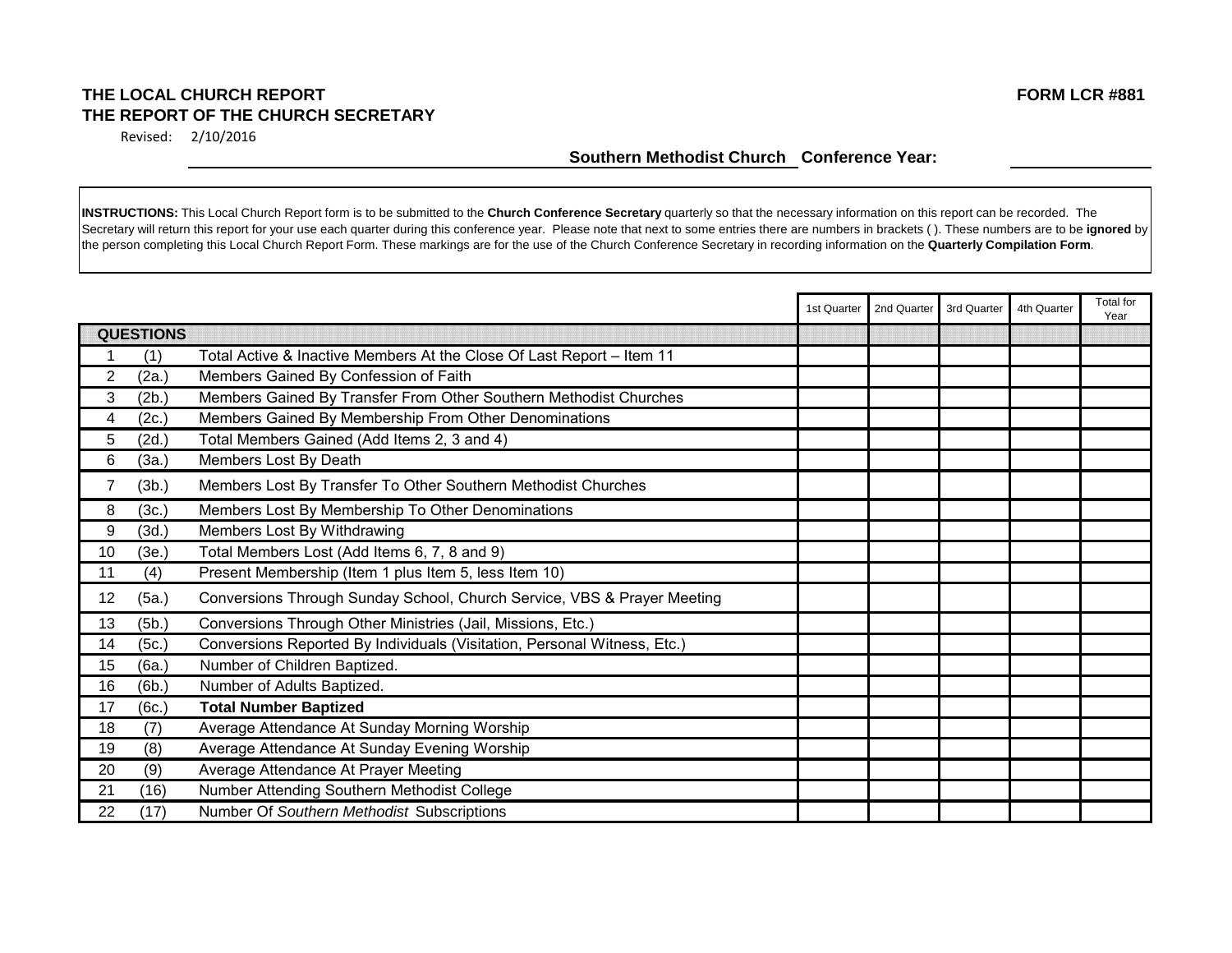#### **THE LOCAL CHURCH REPORT FORM LCR #882 REPORT OF THE CHURCH TREASURER**

2/10/2016 Revised:

#### **Southern Methodist Church Confernce Year:**

**INSTRUCTIONS:** This Local Church Report form is to be submitted to the **Church Conference Secretary** quarterly so that the necessary information on this report can be recorded. The Secretary will return this report for your use each quarter during this conference year. Please note that next to some entries there are numbers in brackets ( ). These numbers are to be **ignored** by the person completing this Local Church Report Form. These markings are for the use of the Church Conference Secretary in recording information on the **Quarterly Compilation Form**.

Figures reflected on this report should be for the **Church only** and not other departments such as Sunday School, WMS, Epworth League, etc.

|                |      |                                                                                      | 1st Quarter   2nd Quarter   3rd Quarter   4th Quarter |  | <b>Total for</b><br>Year |
|----------------|------|--------------------------------------------------------------------------------------|-------------------------------------------------------|--|--------------------------|
|                | ()   | This Quarter's Beginning Balance (Same as Ending Balance of Last Quarter -- Item 19) |                                                       |  |                          |
| $\overline{2}$ | ( )  | Receipts for College, Foreign and Home Missions                                      |                                                       |  |                          |
| 3              | (23) | Receipts for Local Operations and Ministries                                         |                                                       |  |                          |
| $\overline{4}$ | ( )  | Total Receipts for Quarter (Add Items 2 and 3)                                       |                                                       |  |                          |
|                |      | <b>EXPENDITURES - Askings, College and Missions</b>                                  |                                                       |  |                          |
| 5              | (30) | Paid to Conference Askings (Should Equal 10% of Item 3)                              |                                                       |  |                          |
| 6              | (18) | Contributions to Southern Methodist College                                          |                                                       |  |                          |
| $\overline{7}$ | (19) | Contributions to Southern Methodist Foreign Missions                                 |                                                       |  |                          |
| 8              | (20) | Contributions to Home Missions and Evangelism                                        |                                                       |  |                          |
| 9              | (21) | Contributions to Other Missionary Projects (Orphanages, etc.)                        |                                                       |  |                          |
| 10             | ( )  | Total for Askings, College and Missions (Add Items 5, 6, 7, 8 and 9)                 |                                                       |  |                          |
|                |      | <b>EXPENDITURES - Minister's Support</b>                                             |                                                       |  |                          |
| 11             | (24) | Minister's Salary (Excluding Housing Allowance)                                      |                                                       |  |                          |
| 12             | (25) | Minister's Housing Allowance (Only If Parsonage Not Provided)                        |                                                       |  |                          |
| 13             | (26) | Fringe Benefits (Insurance, Utilities, Travel, etc.)                                 |                                                       |  |                          |
| 14             | (27) | Total Support of Minister (Add Items 11, 12 and 13)                                  |                                                       |  |                          |
|                |      | <b>OTHER LOCAL EXPENDITURES</b>                                                      |                                                       |  |                          |
| 15             | (28) | Paid On Buildings and Improvements (Church, Parsonage or Other Property)             |                                                       |  |                          |
| 16             | (29) | Paid to Southern Methodist Retirement Program (6% Church Contribution)               |                                                       |  |                          |
| 17             | (31) | Miscellaneous Expenditures (Literature, Utilities, Repairs, etc.)                    |                                                       |  |                          |
| 18             | ( )  | Total Local Expenditures (Add Items 10, 14, 15, 16 and 17)                           |                                                       |  |                          |
| 19             |      | Ending Balance (Item 1 plus Item 4 less Item 18)                                     |                                                       |  |                          |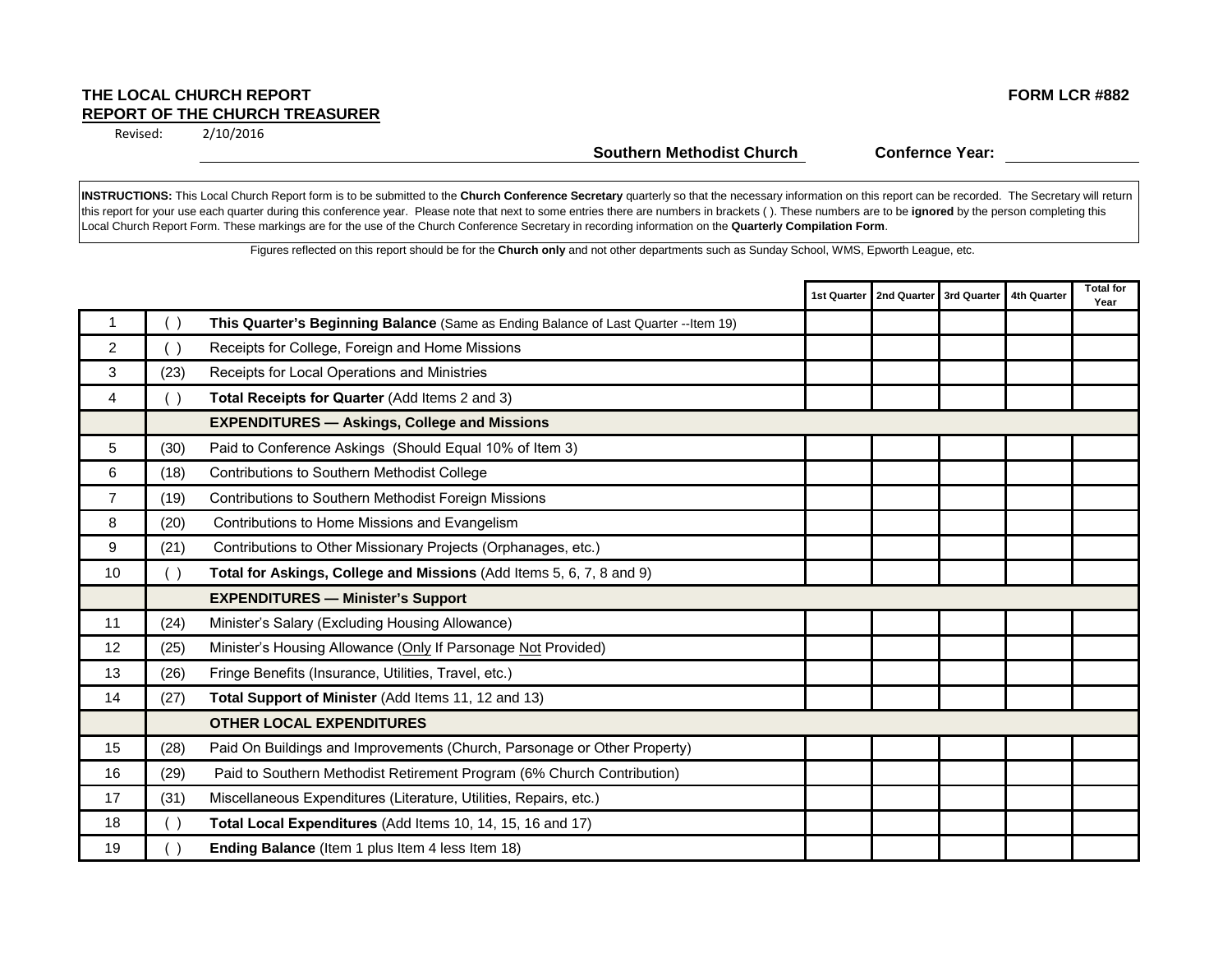## THE LOCAL CHURCH REPORT **FORM LCR #883 REPORT OF THE BOARD OF TRUSTEES**

Revised: 2/10/2016

## **Southern Methodist Church Confernce Year:**

|                |      | <b>Local Church Property Information</b>               | <b>1st Quarter</b> | 2nd Quarter | 3rd Quarter | <b>4th Quarter</b> | <b>Total for</b><br>Year |
|----------------|------|--------------------------------------------------------|--------------------|-------------|-------------|--------------------|--------------------------|
|                | (34) | Value Of Church Plant                                  |                    |             |             |                    |                          |
| $\overline{2}$ | (35) | Value Of Parsonage                                     |                    |             |             |                    |                          |
| 3              | (36) | Value Of Other Buildings Or Church Property            |                    |             |             |                    |                          |
| 4              | (37) | Total Value Of All Properties (Add Items #1, 2, and 3) |                    |             |             |                    |                          |
| 5              |      | Indebtedness Of Church                                 |                    |             |             |                    |                          |
| 6              |      | Indebtedness Of Parsonage                              |                    |             |             |                    |                          |
|                |      | Indebtedness On Other Property                         |                    |             |             |                    |                          |
| 8              | (38) | Total Indebtedness (Add Items 5, 6, and 7)             |                    |             |             |                    |                          |
| 9              | (39) | <b>Total Insurance Coverage</b>                        |                    |             |             |                    |                          |
| 10             | (40) | Total Premium paid for Insurance Coverage              |                    |             |             |                    |                          |
| 11             |      | Where Are the Title Papers Kept?                       |                    |             |             |                    |                          |
| 12             |      | Where Are They Recorded? (Give Office, Book, and Page) |                    |             |             |                    |                          |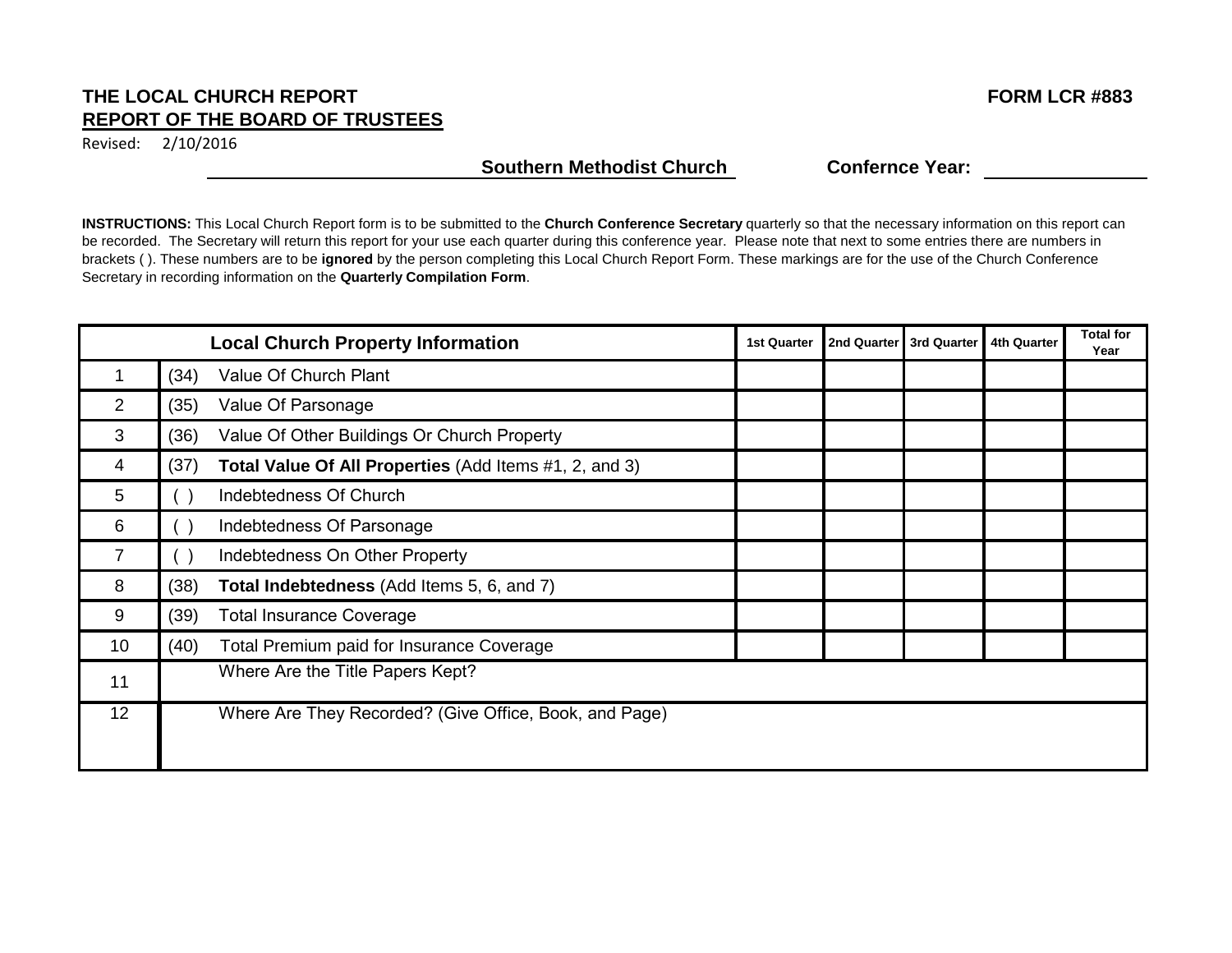# **THE LOCAL CHURCH REPORT FORM LCR #884 THE REPORT OF THE SUNDAY SCHOOL SUPERINTENDENT**

Revised: 2/10/2016

**Southern Methodist Church Confernce Year:** 

|    |                       |                                                                    | 1st     | 2 <sub>nd</sub> | 3rd     | 4th     | Total for |
|----|-----------------------|--------------------------------------------------------------------|---------|-----------------|---------|---------|-----------|
|    |                       |                                                                    | Quarter | Quarter         | Quarter | Quarter | Year      |
|    | <b>NUMBER ON ROLL</b> |                                                                    |         |                 |         |         |           |
|    |                       | <b>Officers and Teachers</b>                                       |         |                 |         |         |           |
| 2  |                       | Nursery                                                            |         |                 |         |         |           |
| 3  |                       | Preschool                                                          |         |                 |         |         |           |
| 4  |                       | Primaries                                                          |         |                 |         |         |           |
| 5  |                       | Juniors                                                            |         |                 |         |         |           |
| 6  | (11a.)                | Total Enrolled in Childern's Sunday School (Add Items 2-5)         |         |                 |         |         |           |
| 7  |                       | Teens                                                              |         |                 |         |         |           |
| 8  |                       | <b>High Teens</b>                                                  |         |                 |         |         |           |
| 9  | (11b.)                | Total Enrolled in Youth Sunday School (Add Items 7 -8)             |         |                 |         |         |           |
| 10 |                       | Young Adults                                                       |         |                 |         |         |           |
| 11 |                       | Adults                                                             |         |                 |         |         |           |
| 12 | (11c).                | Total Enrolled in Adult Sunday School (Add Items 10-11)            |         |                 |         |         |           |
| 13 | (11d.)                | Total on Roll (Add Items 1, 6, 9 and 12)                           |         |                 |         |         |           |
| 14 | (5a.)                 | Conversions Through Sunday School Work                             |         |                 |         |         |           |
| 15 | (10)                  | Average Attendance In Sunday School                                |         |                 |         |         |           |
| 16 | (12)                  | Vacation Bible School Enrollment                                   |         |                 |         |         |           |
|    |                       | SUNDAY SCHOOL TREASURER REPORT (If Separate From Church Treasurer) |         |                 |         |         |           |
| 17 |                       | This Quarters Beginning Balance (Items 28 Last Quarter)            |         |                 |         |         |           |
| 18 |                       | Receipts for College, Foreign & Home Missions                      |         |                 |         |         |           |
| 19 | (23)                  | Receipts for Local Operation & Ministries                          |         |                 |         |         |           |
| 20 |                       | Total Receipts For Quarter (Add Items 18 and 19)                   |         |                 |         |         |           |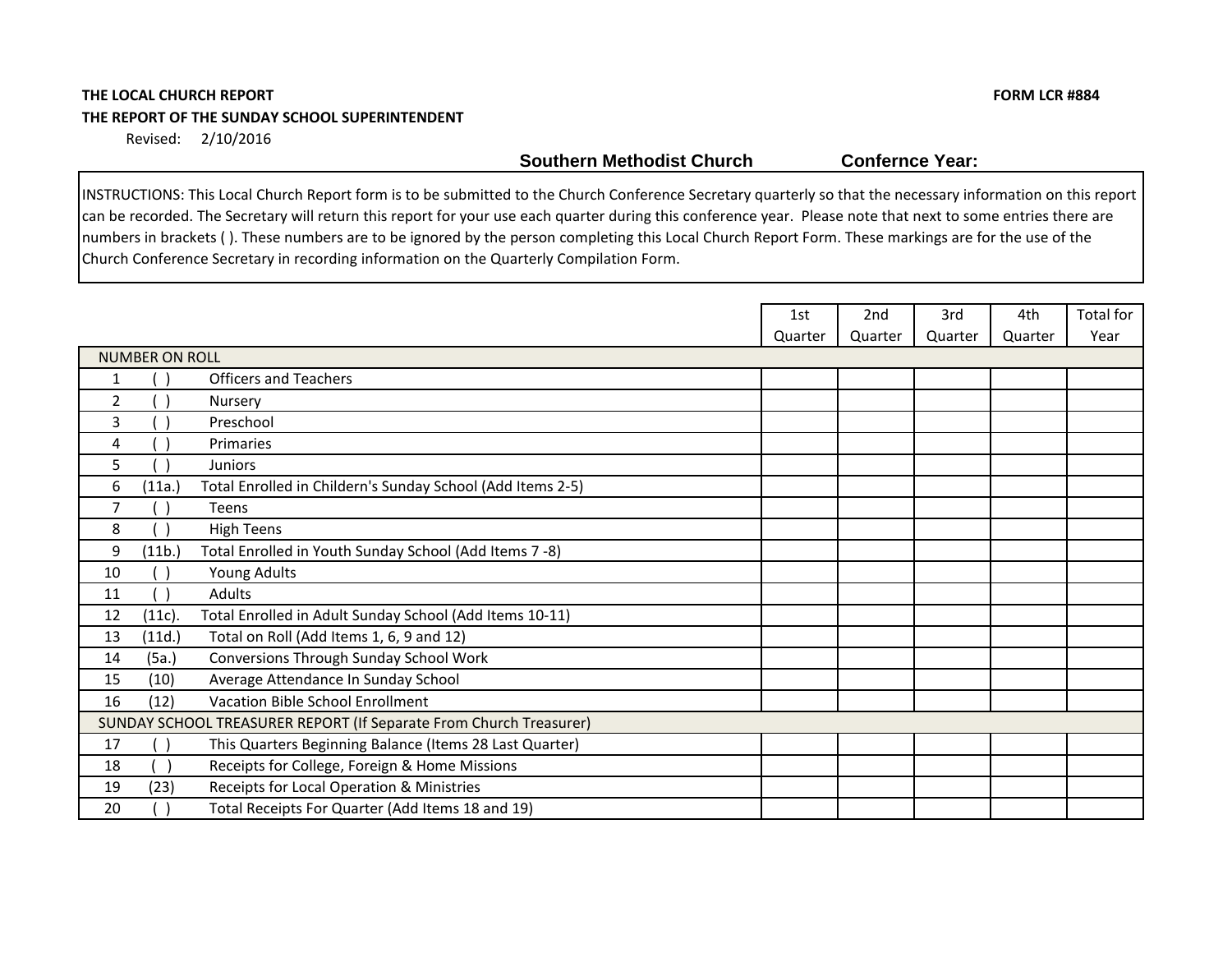|    | <b>EXPENDITURES</b>        |                                                                             |  |  |  |  |  |  |  |  |
|----|----------------------------|-----------------------------------------------------------------------------|--|--|--|--|--|--|--|--|
| 21 | (18)                       | Contributions to Southern Methodist College                                 |  |  |  |  |  |  |  |  |
| 22 | (19)                       | <b>Contributions to Southern Methodist Foreign Missions</b>                 |  |  |  |  |  |  |  |  |
| 23 | (20)                       | Contributions to Southern Methodist Home Missions and Evangelism            |  |  |  |  |  |  |  |  |
| 24 | (21)                       | Contributions to Other Missionary Projects Contributions (Orphanages, Etc.) |  |  |  |  |  |  |  |  |
| 25 |                            | Totals For College and Missions (Add Items 21-24)                           |  |  |  |  |  |  |  |  |
|    | MISCELLANEOUS EXPENDITURES |                                                                             |  |  |  |  |  |  |  |  |
| 26 |                            | Literature                                                                  |  |  |  |  |  |  |  |  |
| 27 |                            | Other                                                                       |  |  |  |  |  |  |  |  |
| 28 |                            | Other                                                                       |  |  |  |  |  |  |  |  |
| 29 | (31)                       | Total Miscellaneous Expenditures (Add Items 26-28)                          |  |  |  |  |  |  |  |  |
| 30 |                            | Total Expenditures (Add Items 25 and 29)                                    |  |  |  |  |  |  |  |  |
| 31 |                            | This Quarters Ending Balance (Item 17 plus 20 less 30)                      |  |  |  |  |  |  |  |  |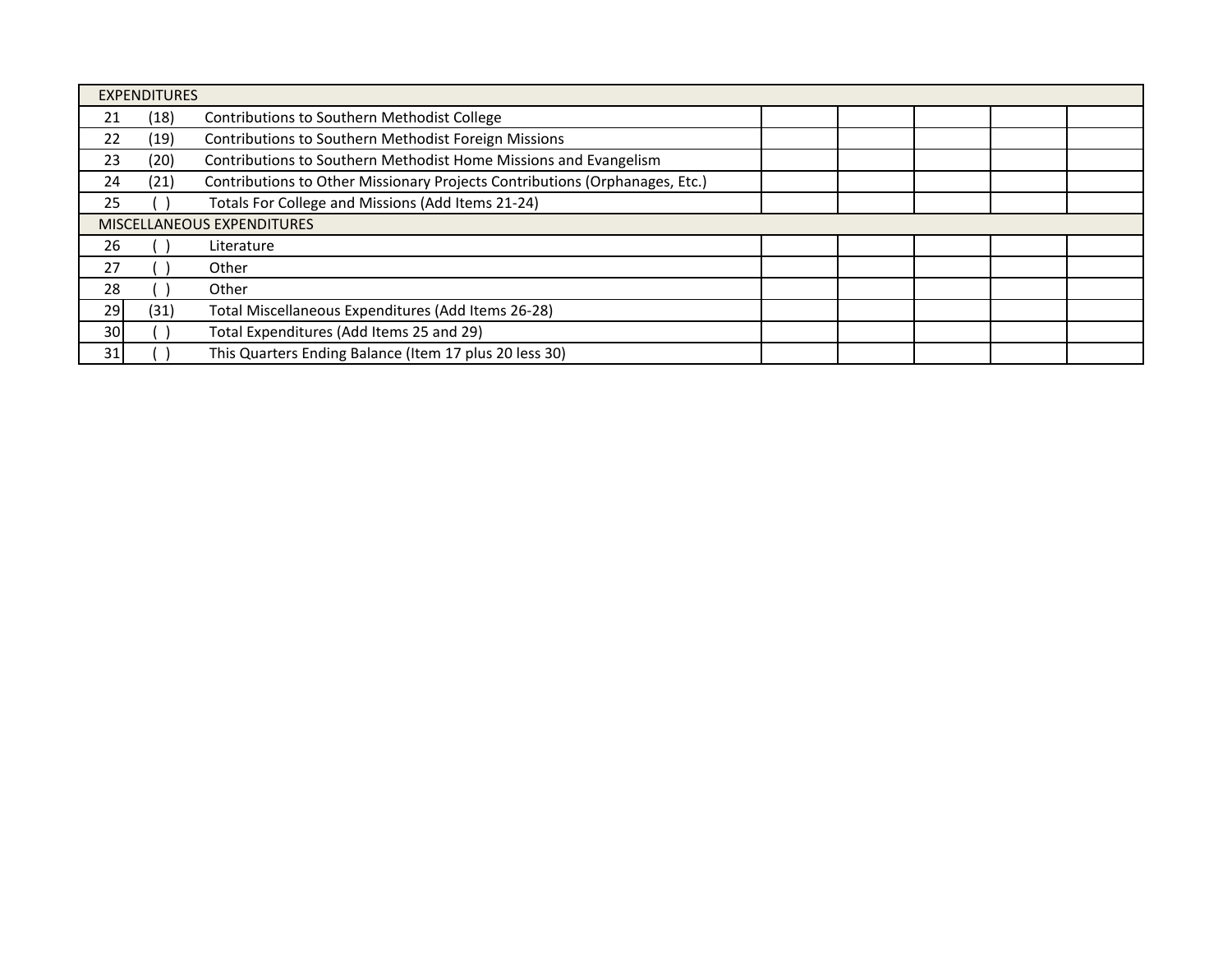## THE LOCAL CHURCH REPORT FORM LARGED AND THE LOCAL CHURCH REPORT

#### THE REPORT OF FOREIGN MISSIONS COMMITTEE OR BOARD

Use this form when a Treasurer other than the Church Treasurer is used. Revised: 2/10/2016

Southern Methodist Church Conference Year:

|   |      |                                                             | 1st     | 2nd     | 3rd     | l4th    | <b>Total for</b> |
|---|------|-------------------------------------------------------------|---------|---------|---------|---------|------------------|
|   |      |                                                             | Quarter | Quarter | Quarter | Quarter | Year             |
|   |      | <b>Total Faith Promise Commitments Made</b>                 |         |         |         |         |                  |
|   |      | Number of Faith Promise Participants                        |         |         |         |         |                  |
|   |      | Beginning Balance (Item 8 of Last Quarter)                  |         |         |         |         |                  |
| 4 |      | <b>Total Faith Promise Received</b>                         |         |         |         |         |                  |
|   | (19) | <b>Contributions To Southern Methodist Foreign Missions</b> |         |         |         |         |                  |
| b | (21) | <b>Contributions To Other Missionary Projects</b>           |         |         |         |         |                  |
|   |      | Total Contributions (Add Items 5 and 6)                     |         |         |         |         |                  |
|   |      | Ending Balance (Items 3 plus 4 less 7)                      |         |         |         |         |                  |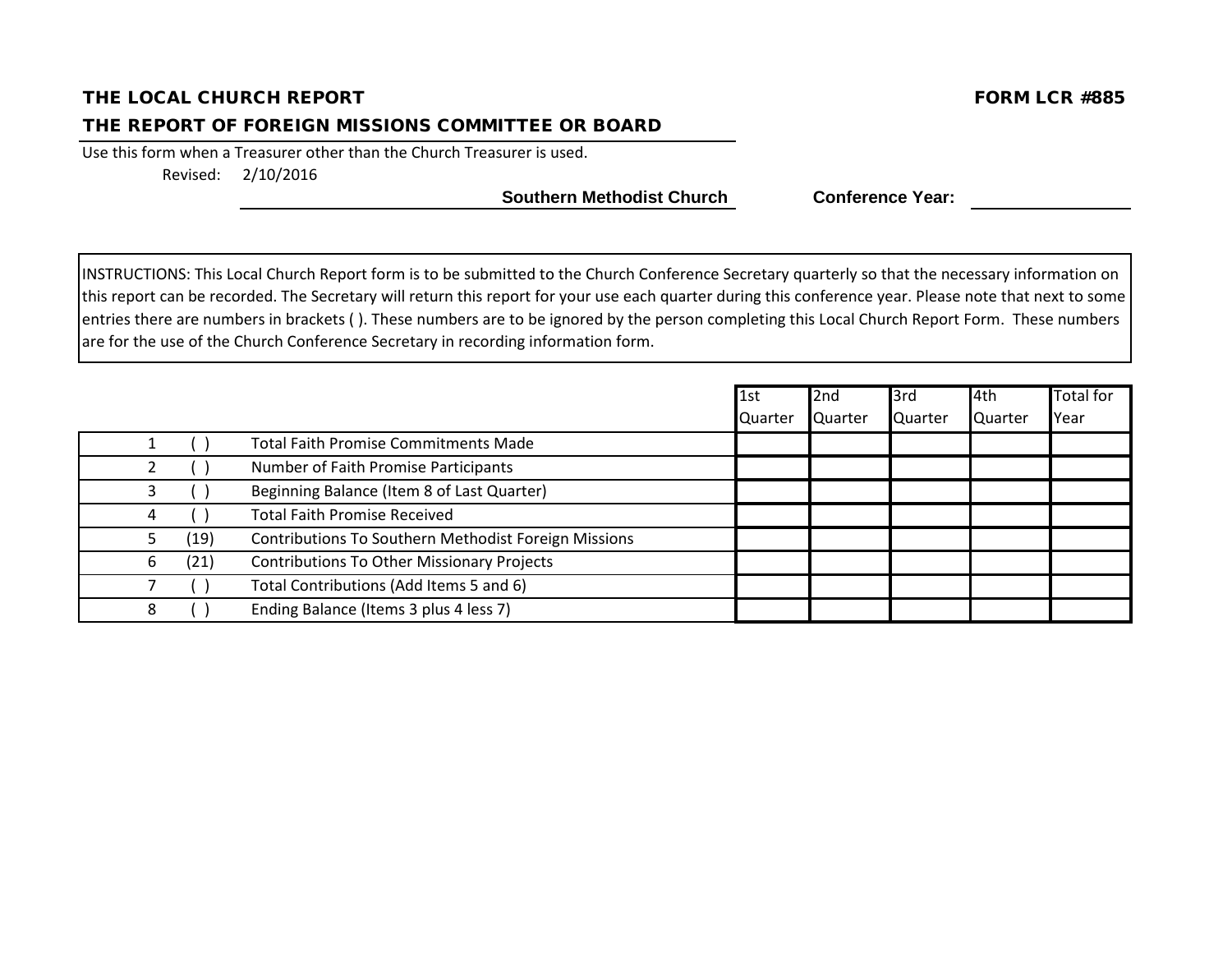#### **THE LOCAL CHURCH REPORT FORM LCR #886 THE REPORT OF THE EPWORTH LEAGUE PRESIDENT**

Revised: 2/10/2016

Southern Methodist Church **Conference Year:** 

|                                 |       |                                                                                | 1st     | 2 <sub>nd</sub> | 3rd     | 4th     | Total for |
|---------------------------------|-------|--------------------------------------------------------------------------------|---------|-----------------|---------|---------|-----------|
|                                 |       |                                                                                | Quarter | Quarter         | Quarter | Quarter | Year      |
| <b>CHRISTIAN LIFE AND WORK:</b> |       |                                                                                |         |                 |         |         |           |
| 1                               | (13)  | Number on Roll                                                                 |         |                 |         |         |           |
| 2                               |       | Average Attendance                                                             |         |                 |         |         |           |
| 3                               | (5a.) | Conversions Through Epworth League Work                                        |         |                 |         |         |           |
|                                 |       | <b>BEGINNING BALANCE &amp; INCOME:</b>                                         |         |                 |         |         |           |
| 4                               |       | This Quarter's Beginning Balance (Item 20 Last Quarter)                        |         |                 |         |         |           |
| 5                               |       | Receipts for College, Foreign & Home Missions                                  |         |                 |         |         |           |
| 6                               |       | Receipts for Local Operation and Ministries                                    |         |                 |         |         |           |
| $\overline{7}$                  |       | Total Receipts for Quarter (Add Items 5 and 6)                                 |         |                 |         |         |           |
| <b>EXPENDITURES:</b>            |       |                                                                                |         |                 |         |         |           |
| 8                               | (18)  | Contributions to Southern Methodist College                                    |         |                 |         |         |           |
| 9                               | (19)  | Contributions to Southern Methodist Foreign Missions                           |         |                 |         |         |           |
| 10                              | (20)  | Contributions to Southern Methodist Home Missions and Evangelism Contributions |         |                 |         |         |           |
| 11                              | (21)  | Contributions to Other Missionary Projects Contributions (Orphanages, Etc.)    |         |                 |         |         |           |
| 12                              |       | Totals for College and Missions (Add Items 8, 9, 10 and 11)                    |         |                 |         |         |           |
|                                 |       | <b>MISCELLANEOUS EXPENDITURES</b>                                              |         |                 |         |         |           |
| 13                              |       | Literature                                                                     |         |                 |         |         |           |
| 14                              |       | <b>District Dues</b>                                                           |         |                 |         |         |           |
| 15                              |       | Other                                                                          |         |                 |         |         |           |
| 16                              |       | Other                                                                          |         |                 |         |         |           |
| 17                              |       | Other                                                                          |         |                 |         |         |           |
| 18                              |       | Total Miscellaneous Expenditures (Add Items 13, 14, 15, 16 and 17)             |         |                 |         |         |           |
| 19                              |       | Total Expenditures for All Purposes (Add Items 12 and 18)                      |         |                 |         |         |           |
| 20                              |       | This Quarters Ending Balance (Items 4 plus 7 less 19)                          |         |                 |         |         |           |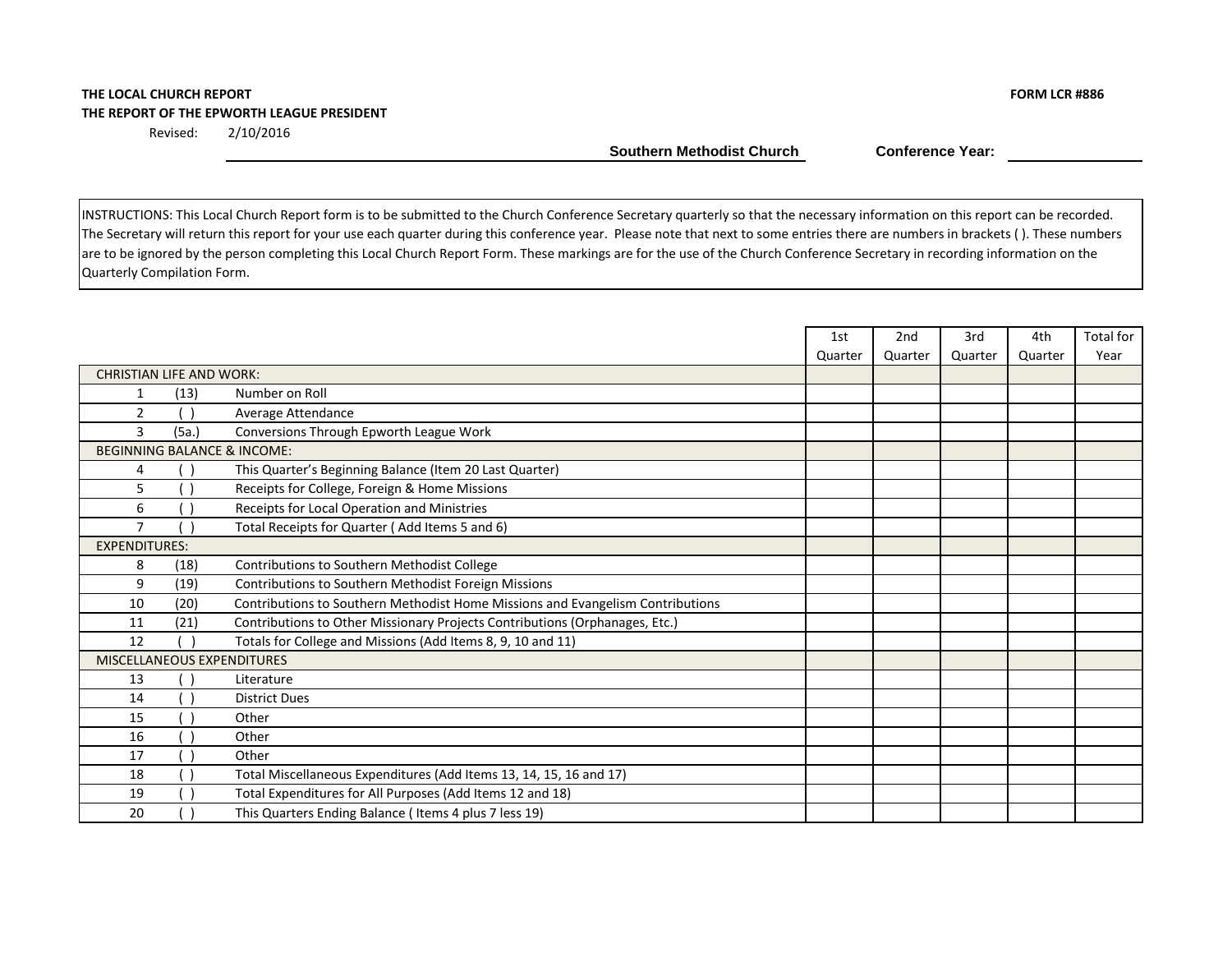## **THE LOCAL CHURCH REPORT FORM LCR #887 REPORT OF THE WOMAN'S MISSIONARY SOCIETY OR SOCIETIES**

2/10/2016 Revised:

**Southern Methodist Church Conference Year:** 

|                                                               | 1st     | 2nd     | 3rd     | 4th     | Year's |
|---------------------------------------------------------------|---------|---------|---------|---------|--------|
|                                                               | Quarter | Quarter | Quarter | Quarter | Total  |
| <b>ATTENDANCE</b>                                             |         |         |         |         |        |
| (15)<br>Enrollment<br>$\mathbf{1}$                            |         |         |         |         |        |
| $\overline{2}$<br>Average Attendance                          |         |         |         |         |        |
| Number Attended District Meeting Fall/Spring<br>3             |         |         |         |         |        |
| Number Attended Conference Meeting<br>4                       |         |         |         |         |        |
| Number Attended Retreat, Conference/General Conference<br>5   |         |         |         |         |        |
| STUDY, WORSHIP & SERVICE (check if participating):            |         |         |         |         |        |
| Prescribed Bible Study<br>6                                   |         |         |         |         |        |
| Prescribed Mission Study<br>7                                 |         |         |         |         |        |
| 8<br>Emphasis - Enlistment Activity                           |         |         |         |         |        |
| 9<br><b>Mission Supply Room</b>                               |         |         |         |         |        |
| Number of Conversions Through WMS Work<br>10<br>(5a)          |         |         |         |         |        |
|                                                               |         |         |         |         |        |
| <b>CONTRIBUTIONS (Through WMS Conference Treasurer ONLY):</b> |         |         |         |         |        |
| <b>Conference Dues</b><br>11                                  |         |         |         |         |        |
| <b>Emphasis Month</b><br>12                                   |         |         |         |         |        |
| Southern Methodist Foreign Missions<br>13<br>(19)             |         |         |         |         |        |
| Week of Prayer<br>19)<br>14                                   |         |         |         |         |        |
| Missionary Kids Education Fund<br>19)<br>15                   |         |         |         |         |        |
| (18)<br>Southern Methodist College Project<br>16              |         |         |         |         |        |
| Southern Methodist College Scholarship<br>(18)<br>17          |         |         |         |         |        |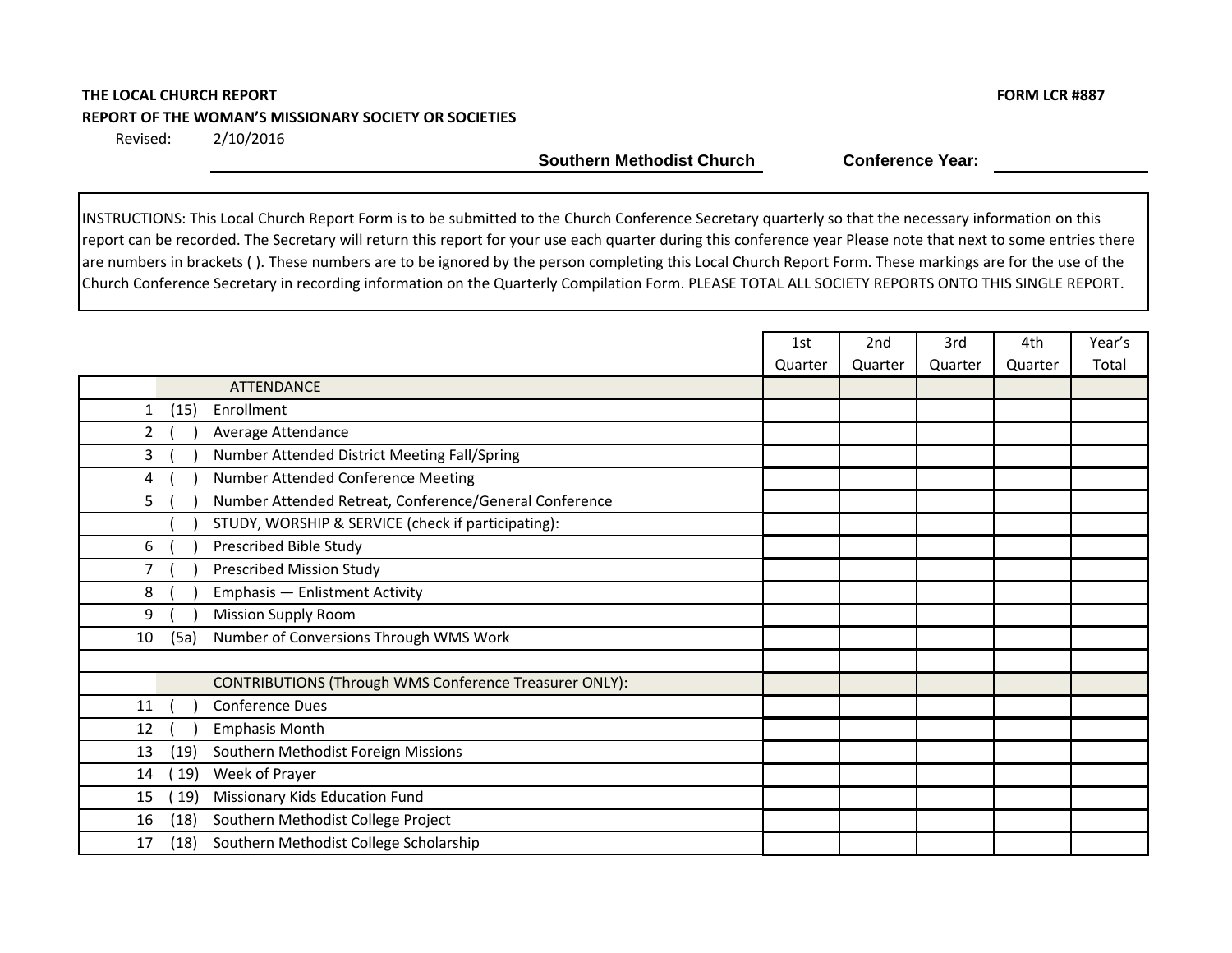| 18         | (18) Southern Methodist College Day of Prayer                    |  |  |  |
|------------|------------------------------------------------------------------|--|--|--|
| (18)<br>19 | <b>Education Day</b>                                             |  |  |  |
| (20)<br>20 | Home Missions and Evangelism (Boys Homes, Church Planting, etc.) |  |  |  |
| 21         | Literature                                                       |  |  |  |
| 22         | <b>Local Projects</b>                                            |  |  |  |
| (21)<br>23 | Other Missions Projects (Orphanges, etc.)                        |  |  |  |
| 24         | Receipts for College, Foreign Missions & Home Missions           |  |  |  |
| 25         | Receipts for Local Operations & Ministries                       |  |  |  |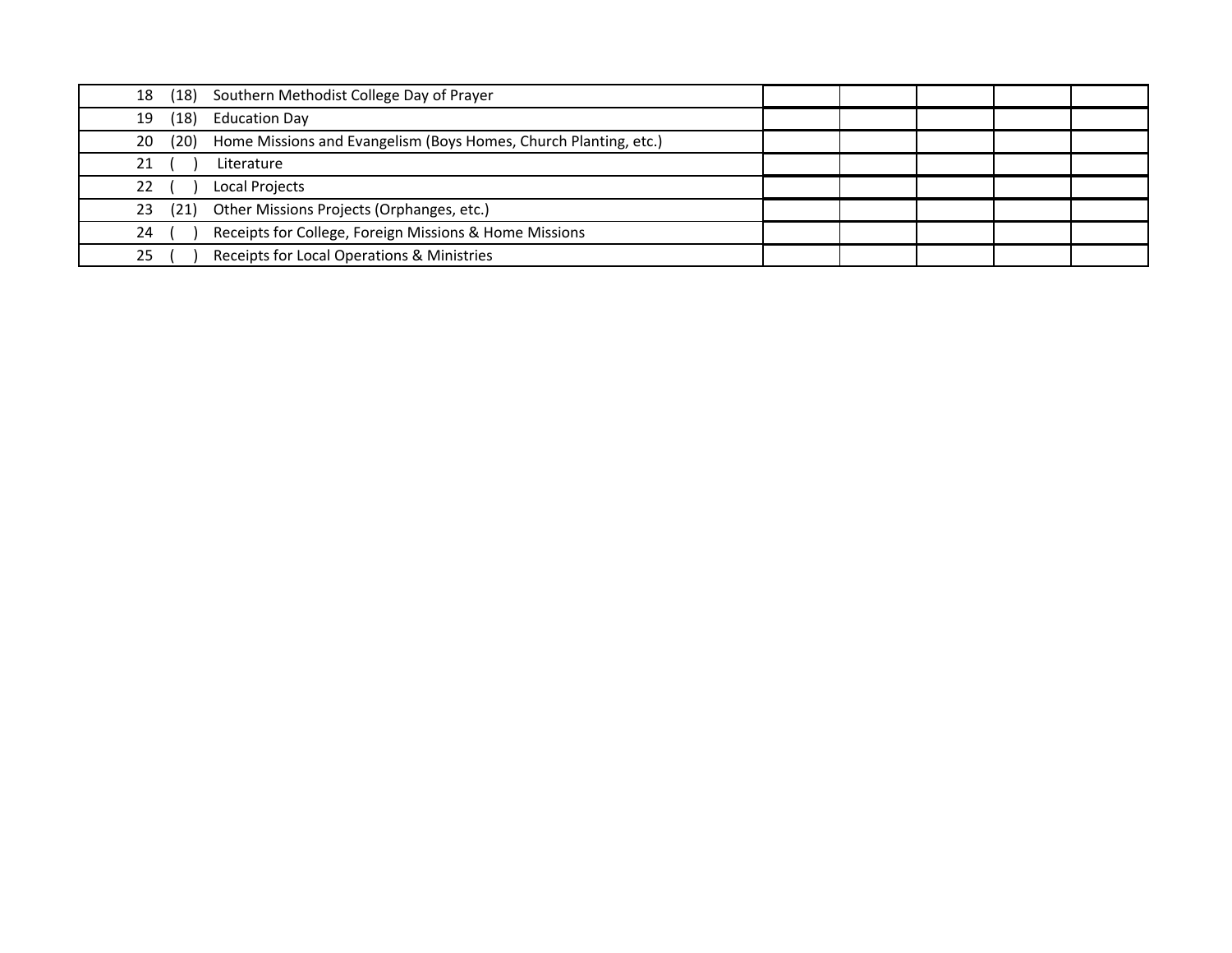#### THE LOCAL CHURCH REPORT THE LOCAL CHURCH REPORT THE REPORT OF THE CARTWRIGHT MEN'S FELLOWSHIP 2/10/2016 Revised:

**Southern Methodist Church Conference Year:** 

|                                                                                | 1st     | 2nd     | 3rd     | 4th     | <b>Total for</b> |
|--------------------------------------------------------------------------------|---------|---------|---------|---------|------------------|
|                                                                                | Quarter | Quarter | Quarter | Quarter | Year             |
| Number On Roll<br>(14)<br>$\mathbf{1}$                                         |         |         |         |         |                  |
| $\overline{2}$<br>Average Attendance                                           |         |         |         |         |                  |
| Number Of Meetings Held<br>3                                                   |         |         |         |         |                  |
| Conversions Through The Fellowship Work<br>(5a.)<br>4                          |         |         |         |         |                  |
| <b>FINANCES</b>                                                                |         |         |         |         |                  |
| This Quarters Beginning Balance (Item 20 Of Last Quarter)<br>5                 |         |         |         |         |                  |
| 6<br>Receipts For College, Foreign & Home Missions                             |         |         |         |         |                  |
| Receipts For Local Operation & Ministries<br>$\overline{7}$                    |         |         |         |         |                  |
| 8<br>Receipts For The Quarter (Add Items 6 and 7)                              |         |         |         |         |                  |
| <b>EXPENDITURES</b>                                                            |         |         |         |         |                  |
| Contributions to Southern Methodist College<br>(18)<br>9                       |         |         |         |         |                  |
| <b>Contributions to Southern Methodist Missions</b><br>(19)<br>10              |         |         |         |         |                  |
| Contributions to Southern Methodist Home Missions and Evangelism<br>(20)<br>11 |         |         |         |         |                  |
| Contributions to Other Missionary Projects (Orphanages, etc.)<br>12<br>(21)    |         |         |         |         |                  |
| Totals For College and Missions (Add 9, 10, 11 and 12)<br>13                   |         |         |         |         |                  |
| MISCELLANEOUS EXPENDITURES                                                     |         |         |         |         |                  |
| 14<br>Literature                                                               |         |         |         |         |                  |
| Other<br>15                                                                    |         |         |         |         |                  |
| 16<br>Other                                                                    |         |         |         |         |                  |
| Other<br>17                                                                    |         |         |         |         |                  |
| Total Miscellaneous Expenditures (Add 14, 15, 16 and 17)<br>18                 |         |         |         |         |                  |
| Total Expenditures (Add 13 and 18)<br>19                                       |         |         |         |         |                  |
| This Quarters Ending Balance (Items 5 plus 8 less # 19)<br>20                  |         |         |         |         |                  |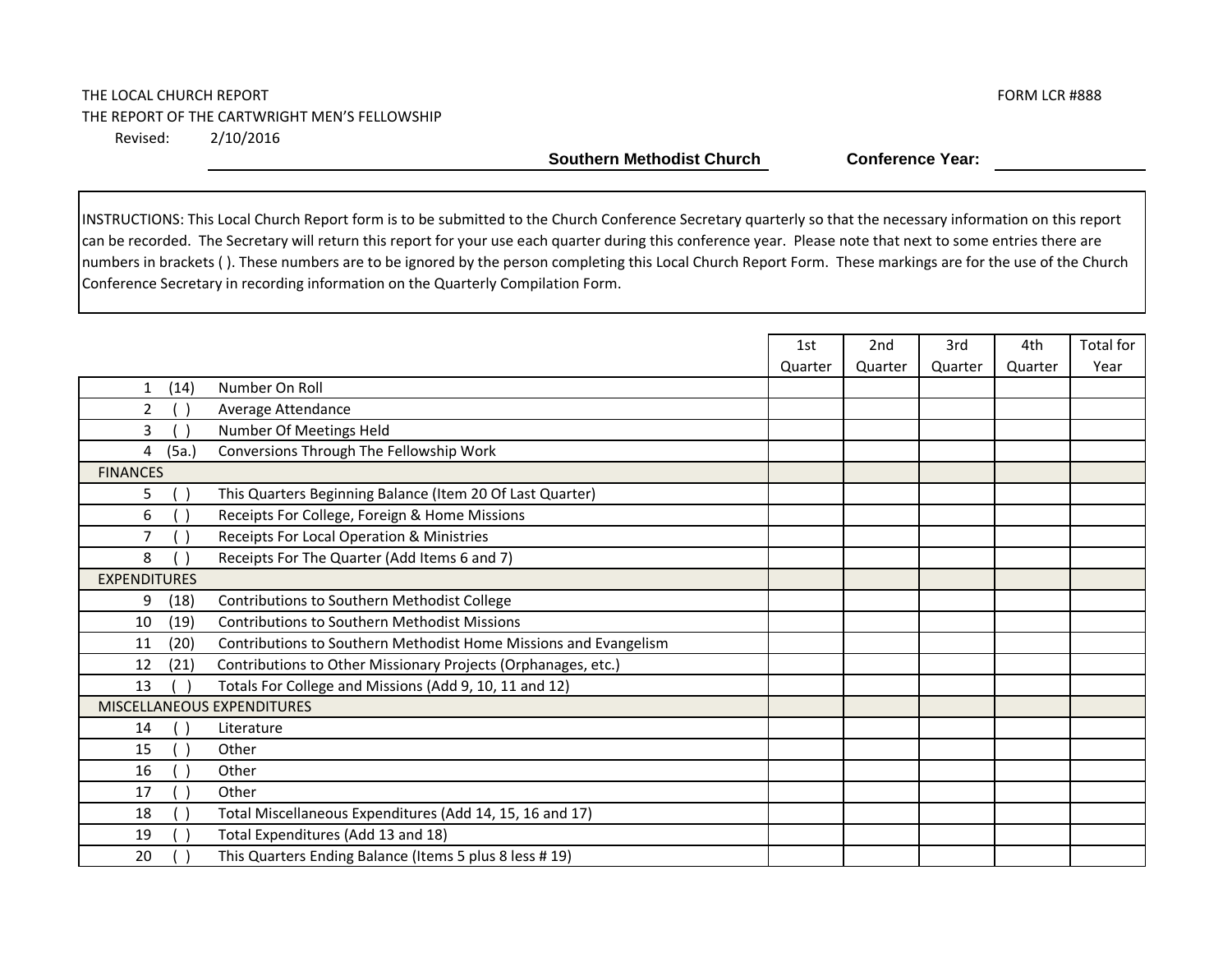#### **Southern Methodist Church, Conference Year \_\_\_\_\_\_\_\_\_\_\_\_\_\_**

o A-F-G Conference o Eastern Conference o Mid-South Conference o South-Western Conference

|     | Name: |                                                                                  | 1st Quarter | 2nd<br>Quarter | 3rd<br>Quarter | 4th<br>Quarter | Total  |
|-----|-------|----------------------------------------------------------------------------------|-------------|----------------|----------------|----------------|--------|
| 1.  |       | Number of Sermons Preached:                                                      |             |                |                |                |        |
|     |       | In Local Church                                                                  |             |                |                |                |        |
|     |       | Other Places (Other than Revivals - see #5)                                      |             |                |                |                |        |
|     |       | Number of Prayer Sevices Held                                                    |             |                |                |                |        |
| 3.  |       | Number of Visits Made:                                                           |             |                |                |                |        |
|     |       | Parish Visits Among General Membership                                           |             |                |                |                |        |
|     |       | Parish Visits Among Sick and Shut-in Members                                     |             |                |                |                |        |
|     |       | Visits to Prospective Members                                                    |             |                |                |                |        |
|     |       | <b>Hospital Visits</b>                                                           |             |                |                |                |        |
| 4.  | (5c)  | Number of Conversions Through Personal Witnessing and Reported by Individuals    |             |                |                |                |        |
| 5.  |       | Number of Revivals Conducted (In Your Church and In Other Churches)              |             |                |                |                |        |
| 6.  |       | Number of Weddings Performed                                                     |             |                |                |                |        |
| 7.  |       | Number of Funerals Preached                                                      |             |                |                |                |        |
| 8.  |       | Has a Sermon on Christian Education Been Preached (Yes or No)                    | Y or N      | Y or N         | Y or N         | Y or N         | Y or N |
| 9.  |       | Has Church School Day Been Observed?                                             | Y or N      | Y or N         | Y or N         | Y or N         | Y or N |
| 10  |       | Has College Day Been Observed?                                                   | Y or N      | Y or N         | Y or N         | Y or N         | Y or N |
| 11. |       | Has Youth Sunday Been Observed?                                                  | Y or N      | Y or N         | Y or N         | Y or N         | Y or N |
| 12. |       | Has Missions Sunday Been Observed?                                               | Y or N      | Y or N         | Y or N         | Y or N         | Y or N |
| 13. |       | Has a Sermon on the Call to Preach Been Preached?                                | Y or N      | Y or N         | Y or N         | Y or N         | Y or N |
| 14. |       | Have Any Responded to the Call of the Ministry or Missions?                      |             |                |                |                |        |
|     |       | (If "Yes," Give Name and Address on Back of This Sheet)                          | o YES       | o NO           | When?          |                |        |
| 15. |       | Have you read and explained the General Rules to the congregation as required by |             |                |                |                |        |
|     |       | paragraph 246, (4.) of the Discipline of the Southern Methodist Church?          | o YES       | o NO           | When?          |                |        |
| 16. |       | Please Give Any Other General Information on this or another attached sheet.     |             |                |                |                |        |